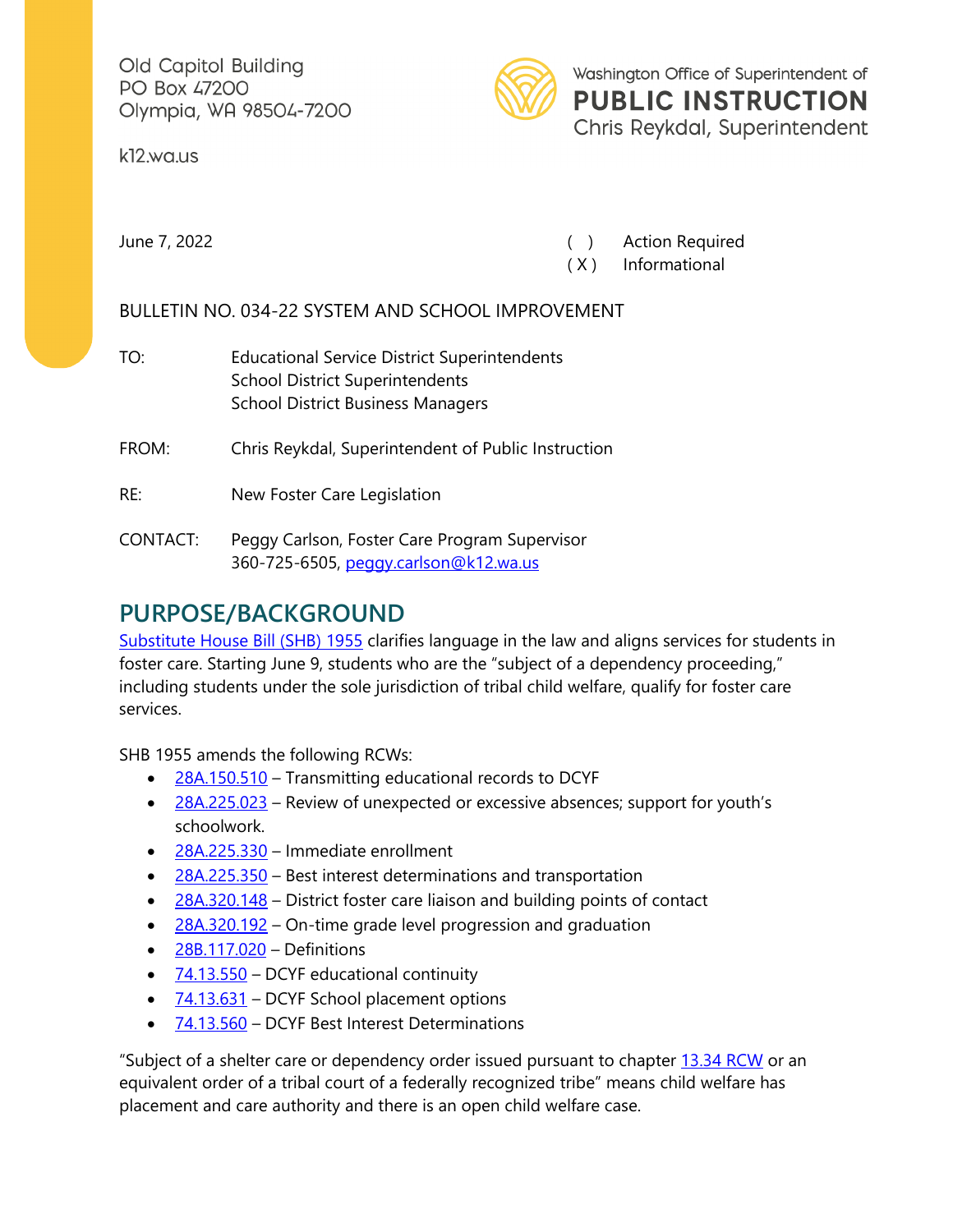BULLETIN NO. 034-21 OSSI June 7, 2022 Page 2

#### **Foster Care Provisions**

Foster care provisions include:

- School of origin rights
- Immediate enrollment
	- Even when documents normally required are lacking
- Transportation to and from school of origin
	- Even when placed outside of school or district boundaries
- Best interest determinations prior to changing school placement
- Free meals at school
- Support with on-time grade level progression and graduation
- Support with attendance

### **Which Students are Eligible for the Foster Care Provisions?**

Students under the placement and care authority of child welfare, including tribal child welfare. This includes students in:

- Foster homes
- Relative placements
- Group homes
- Emergency shelters
- Residential facilities
- Childcare institutions
- Pre-adoptive homes
- Trial return home placements

Students who are eligible for benefits under the federal foster care system:

• Unaccompanied Refugee Minors

#### **How is this Different?**

Prior to SHB 1955, state laws used varying language to describe students in foster care, which inadvertently excluded certain students from service. Now the language is aligned and all students under the placement and care authority of child welfare, and URM students, are eligible for service.

#### **Transportation**

Prior to SHB 1955, the *district where the student attends school* was responsible for transporting students in foster care to their school of origin, with the Department of Children, Youth, and Families (DCYF) reimbursing districts for half of excess costs for students under their placement and care authority.